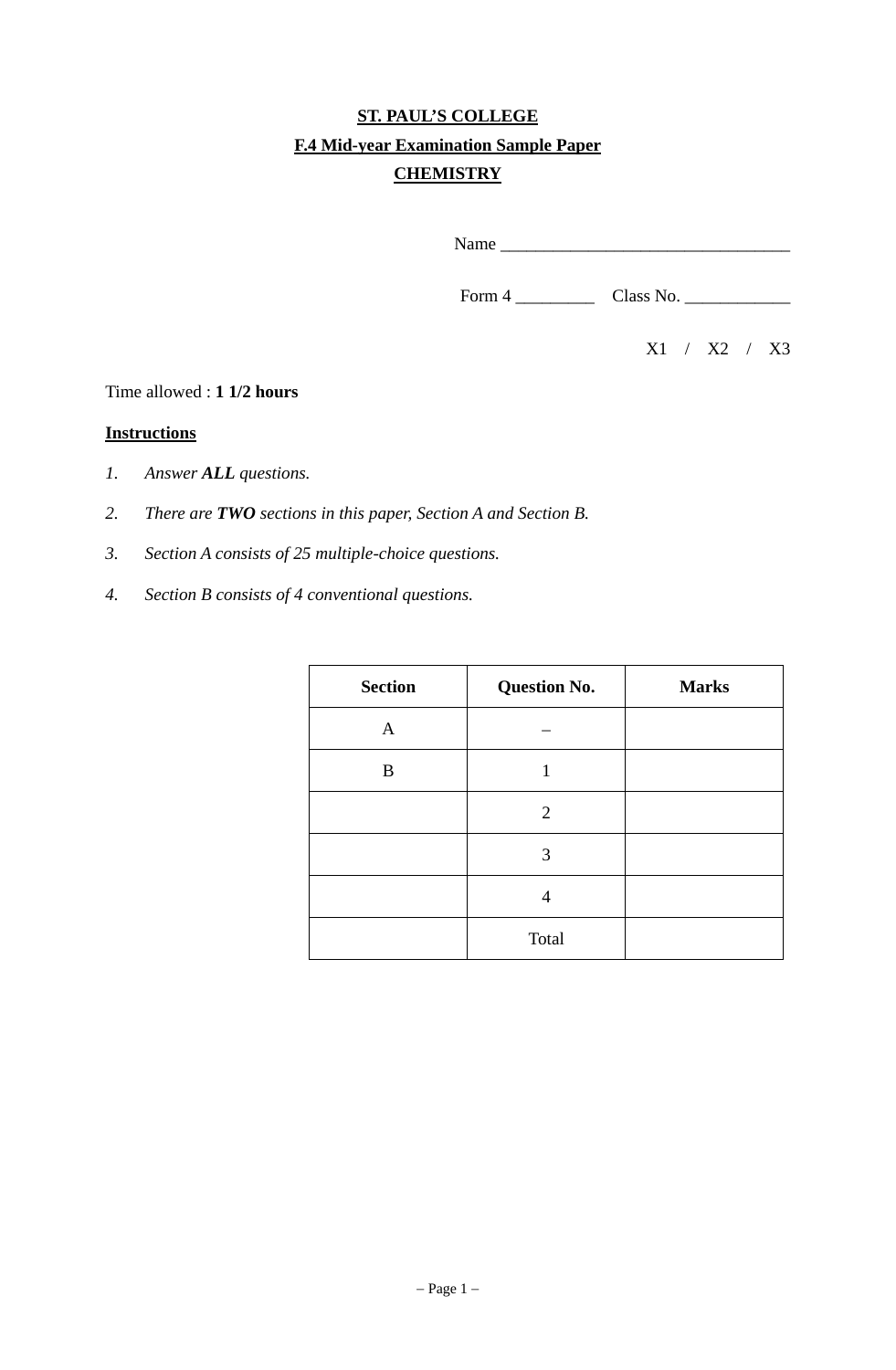### **Section A**

- *1. Answer all questions by filling in the multiple-choice answer sheet.*
- *2. Mark your answers in pencil.*
- 1. X, Y and Z are three different elements. The electron diagram (showing electrons in the outermost shells only) of the compound formed by X, Y and Z is shown below:



Which of the following statements are CORRECT?

- (1) There is one electron in the outermost shell of an atom of X.
- (2) There are five electrons in the outermost shell of an atom of Y.
- (3) There are eight electrons in the outermost shell of an atom of Z.
- A. (1) and (2) only
- B.  $(1)$  and  $(3)$  only
- C.  $(2)$  and  $(3)$  only
- D. (1), (2) and (3)
- 2. Which of the following ions has the same number of protons as the hydroxide ion, OH<sup>-2</sup>.
	- A.  $Q^{2-}$
	- $B. F^-$
	- C. Na<sup>+</sup>
	- D.  $Mg^{2+}$
- 3. The atomic number of element X is 16. Which of the following statements concerning X are CORRECT?
	- (1) X can react with calcium to form an ionic compound.
	- (2) The oxide of X dissolves in water to form an acidic solution.
	- (3) X can conduct electricity in its molten state.
	- A. (1) and (2) only
	- B. (1) and (3) only
	- C.  $(2)$  and  $(3)$  only
	- D. (1), (2) and (3)

#### 4. Which of the following is correctly matched?

|             | Formula                   | Name              |
|-------------|---------------------------|-------------------|
| A.          | AgI <sub>2</sub>          | Silver iodide     |
| $B_{\cdot}$ | BaSO <sub>4</sub>         | Barium sulphate   |
|             | $C_{a}$ LiCO <sub>3</sub> | Lithium carbonate |
|             |                           |                   |

D. ZnHSO<sub>3</sub> Zinc hydrogensulphite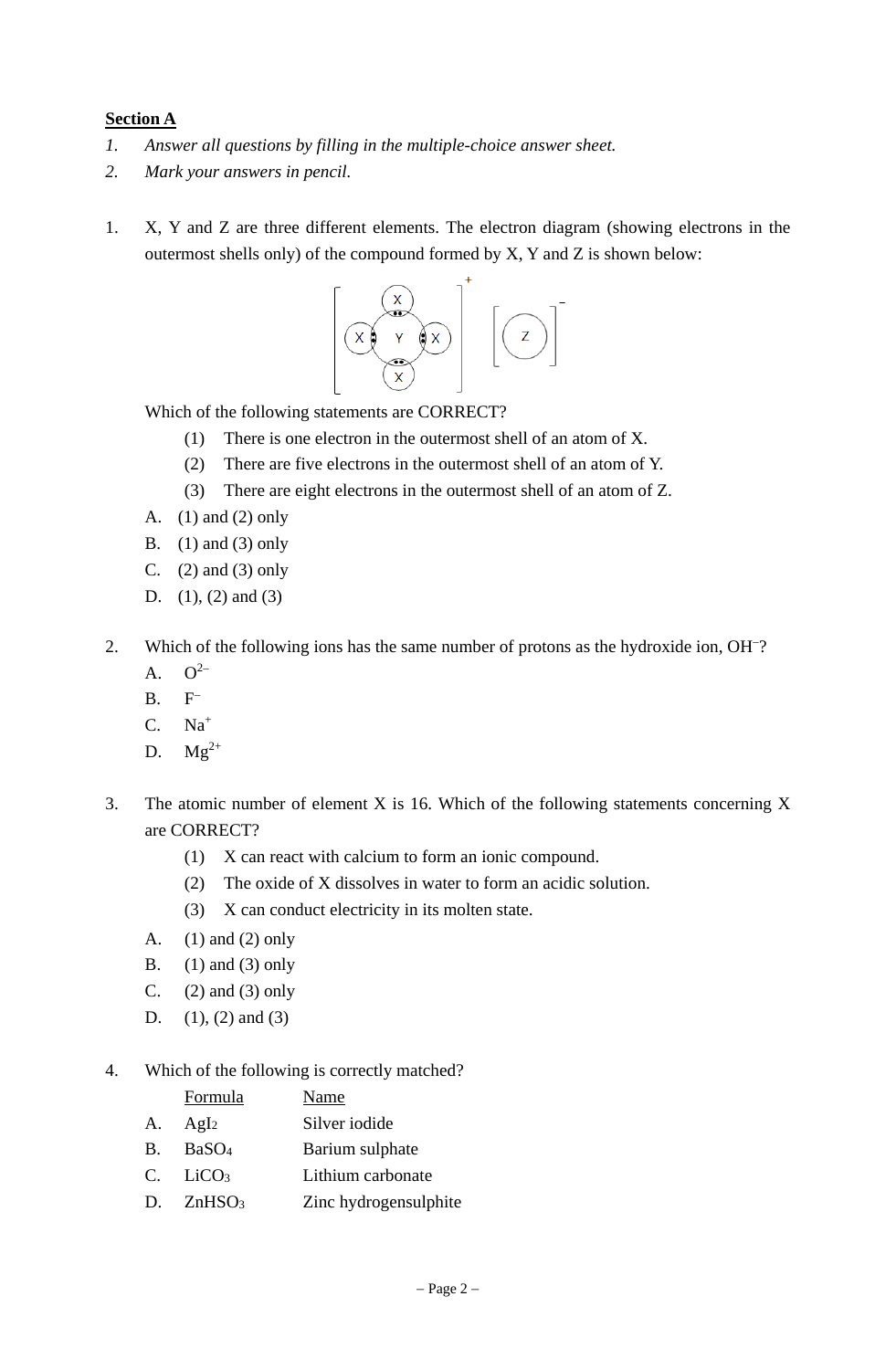- 5. Which of the following compounds, when dissolved in water, gives a green solution?
	- A. magnesium sulphate
	- B. cobalt(II) chloride
	- C. nickel(II) sulphate
	- D. iron(III) sulphate
- 6. The electron diagram of a molecule  $RQ_2$  is shown below:



To which group of the Periodic Table does R belong?

- A. Group II
- B. Group V
- C. Group VI
- D. Group VII
- 7. The atomic numbers of two elements A and B are 13 and 8 respectively. The compound formed between A and B
	- A. is soluble in tetrachloromethane.
	- B. is a liquid at room temperature.
	- C. has a formula A3B2.
	- D. conducts electricity in its molten state.
- 8. Which of the following is correctly matched?
	- Ore Compound A. Galena Lead(II) oxide
	- B. Bauxite Iron(III) oxide
	- C. Haematite Aluminium oxide
	- D. Copper pyrite Copper iron sulphide
- 9. Recycling of metals is important because
	- (1) waste disposal problems can be solved.
	- (2) this raises the public awareness of conservation.
	- (3) metals are renewable.
	- A. (1) and (2) only
	- B.  $(1)$  and  $(3)$  only
	- C.  $(2)$  and  $(3)$  only
	- D.  $(1)$ ,  $(2)$  and  $(3)$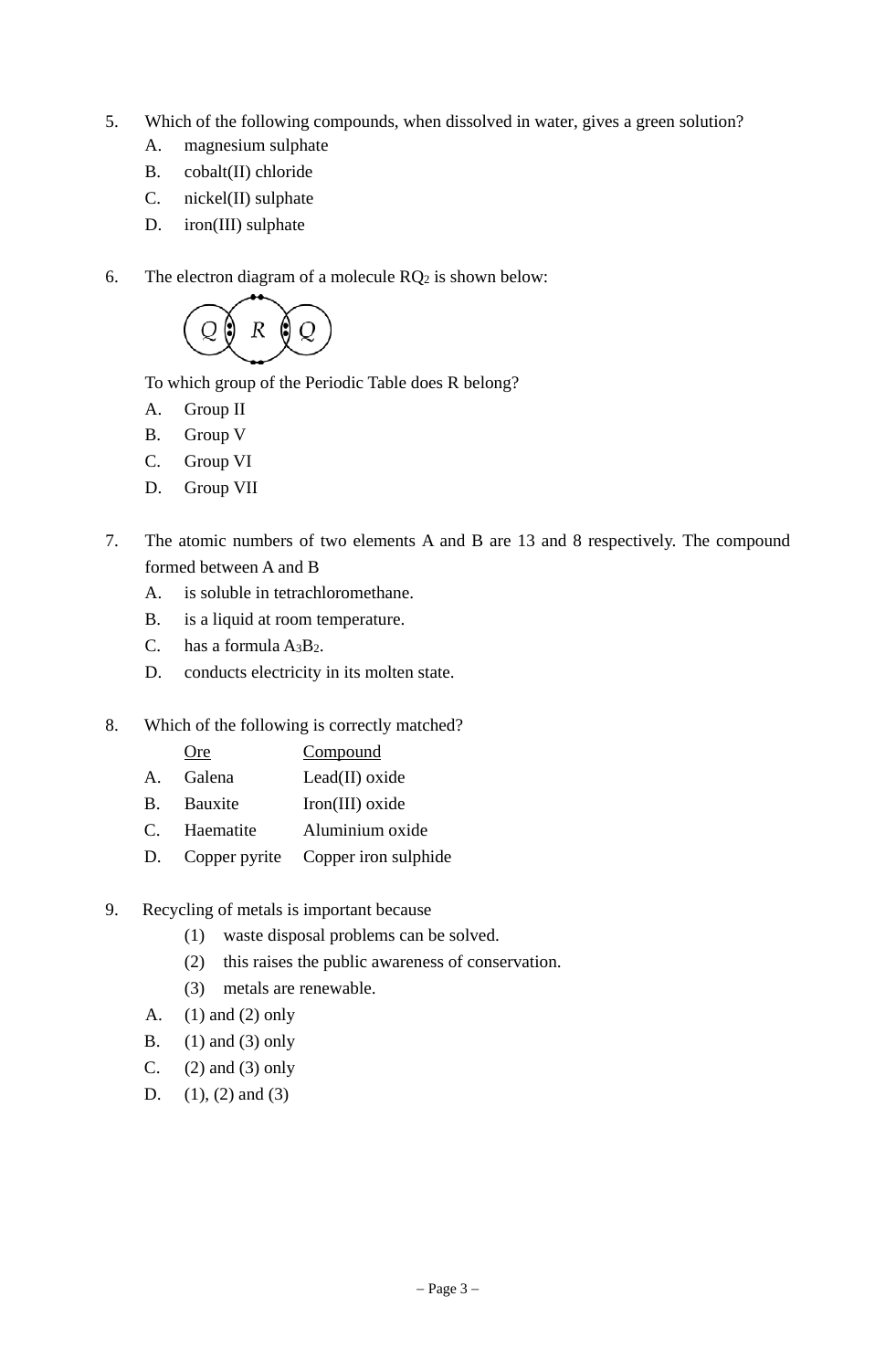10. What are the values of **w**, **x**, **y** and **z** in the following equation?

|             |                                       |              |                | $w Ca(NO_3)_2 (s) \rightarrow x CaO (s) + y NO_2 (g) + z O_2 (g)$ |  |  |
|-------------|---------------------------------------|--------------|----------------|-------------------------------------------------------------------|--|--|
|             | W                                     | $\mathbf{X}$ |                | $\mathbf{z}$                                                      |  |  |
| A.          | $\begin{array}{c} \hline \end{array}$ | $1 \quad 2$  |                | $\mathcal{D}_{\mathcal{L}}$                                       |  |  |
| <b>B.</b> 2 |                                       | 2            | 2              |                                                                   |  |  |
| C. 2        |                                       | 2            | $\overline{4}$ |                                                                   |  |  |
| D.          |                                       | 4            | 4              |                                                                   |  |  |
|             |                                       |              |                |                                                                   |  |  |

- 11. Which of the following would be observed when calcium is burnt in air?
	- A. A brick-red flame is seen and a white powder is left.
	- B. A brick-red flame is seen and a yellow powder is left.
	- C. A bluish green flame is seen and a white powder is left.
	- D. A bluish green flame is seen and a yellow powder is left.
- 12. Which of the following equations represents a possible reaction?
	- A.  $4Ag(s) + O_2(g) \rightarrow 2Ag_2O(s)$
	- B.  $Mg(s) + 2H_2O(l) \rightarrow Mg(OH)_2(s) + H_2(g)$
	- C.  $Pb(s) + 2H_2O(l) \rightarrow Pb(OH)_2(s) + H_2(g)$
	- D.  $Cu(s) + 2HCl(aq) \rightarrow CuCl<sub>2</sub>(aq) + H<sub>2</sub>(g)$
- 13. A scientist extracted a sample of 'oxygen' from air by removing the nitrogen and carbon dioxide in the sample. The scientist then compared the mass of a known volume of the 'oxygen' sample (*m*1) with that of the same volume of pure oxygen (*m*2) under the same condition. It was found that *m*1 was greater than *m*2.

 Which of the following gases is likely to be present in the 'oxygen' obtained to account for the result that  $m_1$  is greater than  $m_2$ ?

(Relative atomic masses: H = 1.0, C = 12.0, O = 16.0, Ne = 20.2, Ar = 40.0)

- A. Methane
- B. Water vapour
- C. Neon
- D. Argon
- 14. Which of the following statements is/are INCORRECT?
	- (1) If a sample turns dry cobalt(II) chloride paper pink, the sample is pure water.
	- (2) If a sample contains chloride ions, white precipitate is formed when excess dilute nitric acid and aqueous silver nitrate is added to the sample.
	- (3) If a flame test is performed, dilute hydrochloric acid is used to moisten the platinum wire.
	- A.  $(1)$  only
	- B. (2) only
	- C.  $(1)$  and  $(3)$  only
	- D.  $(2)$  and  $(3)$  only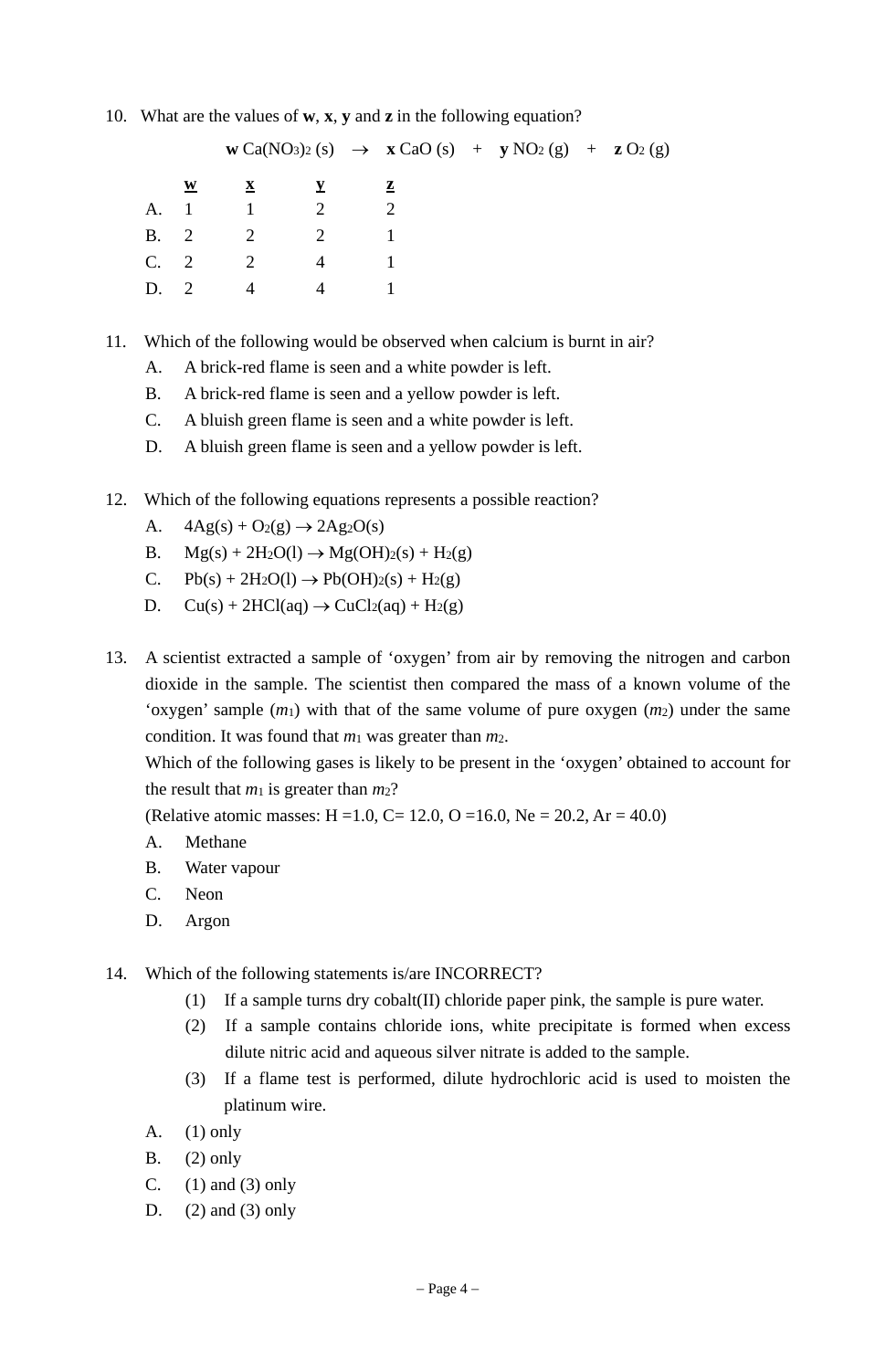- 15. Which of the following statements correctly explain(s) the chemical weathering of calcite?
	- (1) Calcite reacts with oxygen in air.
	- (2) Carbon dioxide in air dissolves in rainwater to form an acid which can dissolve calcite.
	- (3) Calcite reacts with a large amount of water to form soluble calcium hydroxide solution.
	- A. (1) only
	- B. (2) only
	- C.  $(1)$  and  $(3)$  only
	- D.  $(2)$  and  $(3)$  only
- 16. Calcium carbonate can be produced from quicklime through two processes as shown below.

| quicklime - | $\frac{Process 1}{\longrightarrow}$ limewater $\frac{Process 2}{\longrightarrow}$ calcium |  |           |  |
|-------------|-------------------------------------------------------------------------------------------|--|-----------|--|
|             |                                                                                           |  | carbonate |  |

Which of the following combinations is correct?

| Process | Process <sub>2</sub> |
|---------|----------------------|
|---------|----------------------|

- A. Adding water **Heating**
- B. Adding carbon dioxide gas Adding water
- C. Adding water Adding carbon dioxide gas
- D. Heating **Adding water**
- 17. In which of the following processes would carbon dioxide gas be produced?
	- (1) Respiration
	- (2) Heating slaked lime strongly
	- (3) Adding dilute hydrochloric acid to quicklime
	- A. (1) only
	- B. (2) only
	- C.  $(1)$  and  $(3)$  only
	- D.  $(2)$  and  $(3)$  only
- 18. How many atoms are there in 3.40 g of ammonia gas? (Relative atomic masses:  $H = 1.0$ ,  $N = 14.0$ )
	- A. 0.20
	- B. 0.80
	- C.  $0.20 \times 6.02 \times 10^{23}$
	- D.  $0.80 \times 6.02 \times 10^{23}$
- 19. Compound *A* has the following composition:

| Percentage by mass of magnesium  | 21.9% |
|----------------------------------|-------|
| Percentage by mass of phosphorus | 27.8% |
| Percentage by mass of oxygen     | 50.3% |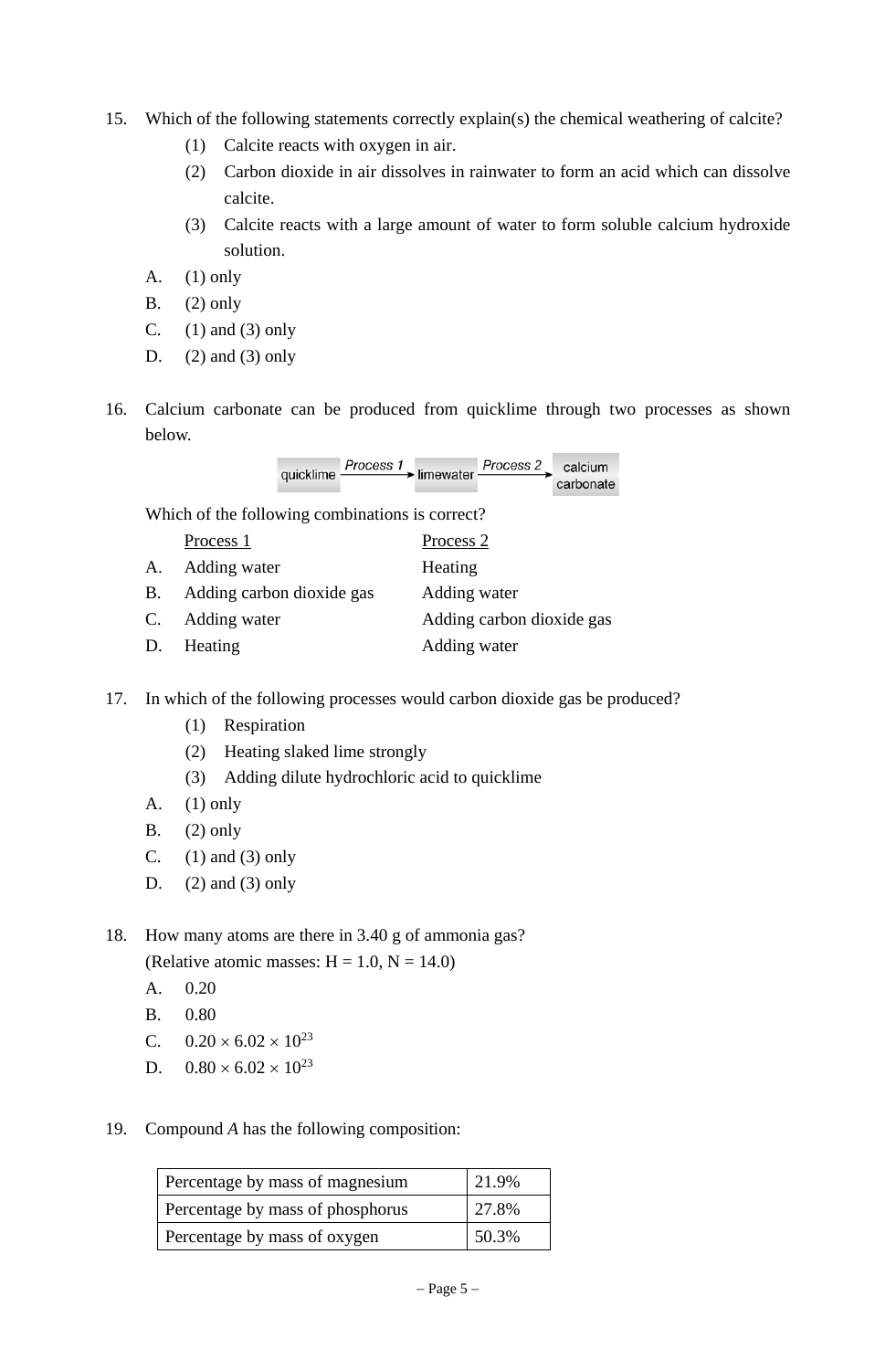Which of the following is the empirical formula of *A*? (Relative atomic masses:  $O = 16.0$ , Mg = 24.3, P = 31.0)

- A. MgPO2
- B. MgPO<sub>3</sub>
- C. Mg2P2O7
- D. Mg3P2O8

20. 1.26 g of a hydrated salt  $(X \cdot nH_2O)$  gives 0.90 g of anhydrous salt  $(X)$  on heating. Given that the relative molecular mass of *X* is 90.0, what is the value of n? (Relative atomic masses:  $H = 1.0$ ,  $O = 16.0$ )

A. 1

- B. 2
- C. 3
- D. 4
- 21. Equal masses of aluminium, magnesium, zinc and iron are added to excess dilute hydrochloric acid. Which of the above metals will give the greatest mass of hydrogen gas? (Relative atomic masses:  $H = 1.0$ ,  $Mg = 24.3$ ,  $Al = 27.0$ ,  $Fe = 55.8$ ,  $Zn = 65.4$ )
	- A. Aluminium
	- B. Magnesium
	- C. Zinc
	- D. Iron
- 22. Car exhaust pipes usually corrode at a higher rate because
	- (1) the exhaust gases are acidic.
	- (2) there is more oxygen in the exhaust gases.
	- (3) the temperature of the car exhaust pipes is high.
	- A. (1) and (2) only
	- B. (1) and (3) only
	- C.  $(2)$  and  $(3)$  only
	- D.  $(1), (2)$  and  $(3)$
- 23. Which of the following are the advantages of anodization of aluminium?
	- (1) It enables the surface of aluminium to adsorb dyes.
	- (2) It enhances the corrosion resistance of aluminium.
	- (3) It increases the electrical conductivity of aluminium.
	- A. (1) and (2) only
	- B. (1) and (3) only
	- C. (2) and (3) only
	- D.  $(1), (2)$  and  $(3)$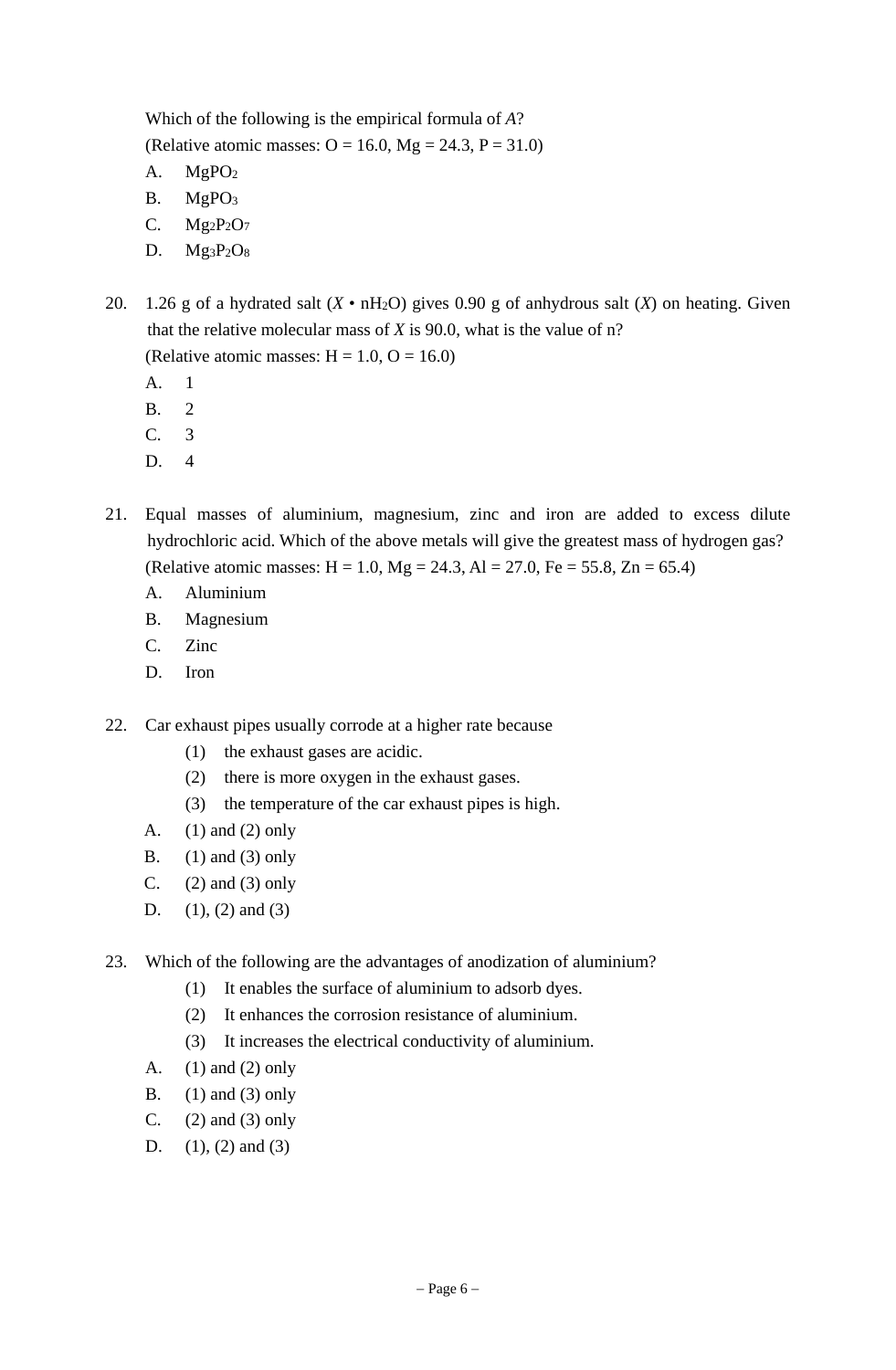- **Directions**: Each question below (Question Nos. 24 to 25) consists of two separate statements. Decide whether each of the two statements is true or false; if both are true, then decide whether or not the second statement is a *correct* explanation of the first statement. Then select one option from A to D according to the following table:
	- A. Both statements are true and the 2nd statement is a correct explanation of the 1st statement.
	- B. Both statements are true but the 2nd statement is NOT a correct explanation of the 1st statement.
	- C. The 1st statement is false but the 2nd statement is true.
	- D. Both statements are false.

|     | 1st statement                                                                                                | 2nd statement                                             |
|-----|--------------------------------------------------------------------------------------------------------------|-----------------------------------------------------------|
| 24. | Titanium is used to make water pipes.                                                                        | Titanium is very corrosion resistant.                     |
| 25  | Freshly cut surface of sodium is shiny.<br>However, on further standing in air, the<br>surface becomes dull. | Sodium reacts with oxygen in air to form<br>sodium oxide. |

## **– END OF SECTION A –**

#### **Section B**

*Answer ALL questions in this section. Write your answers in the spaces provided.* 

1. (a) The following diagrams show the structures of three solids at room conditions:



 (i) Suggest three substances that have the same structures as A, B and C respectively. (3 marks)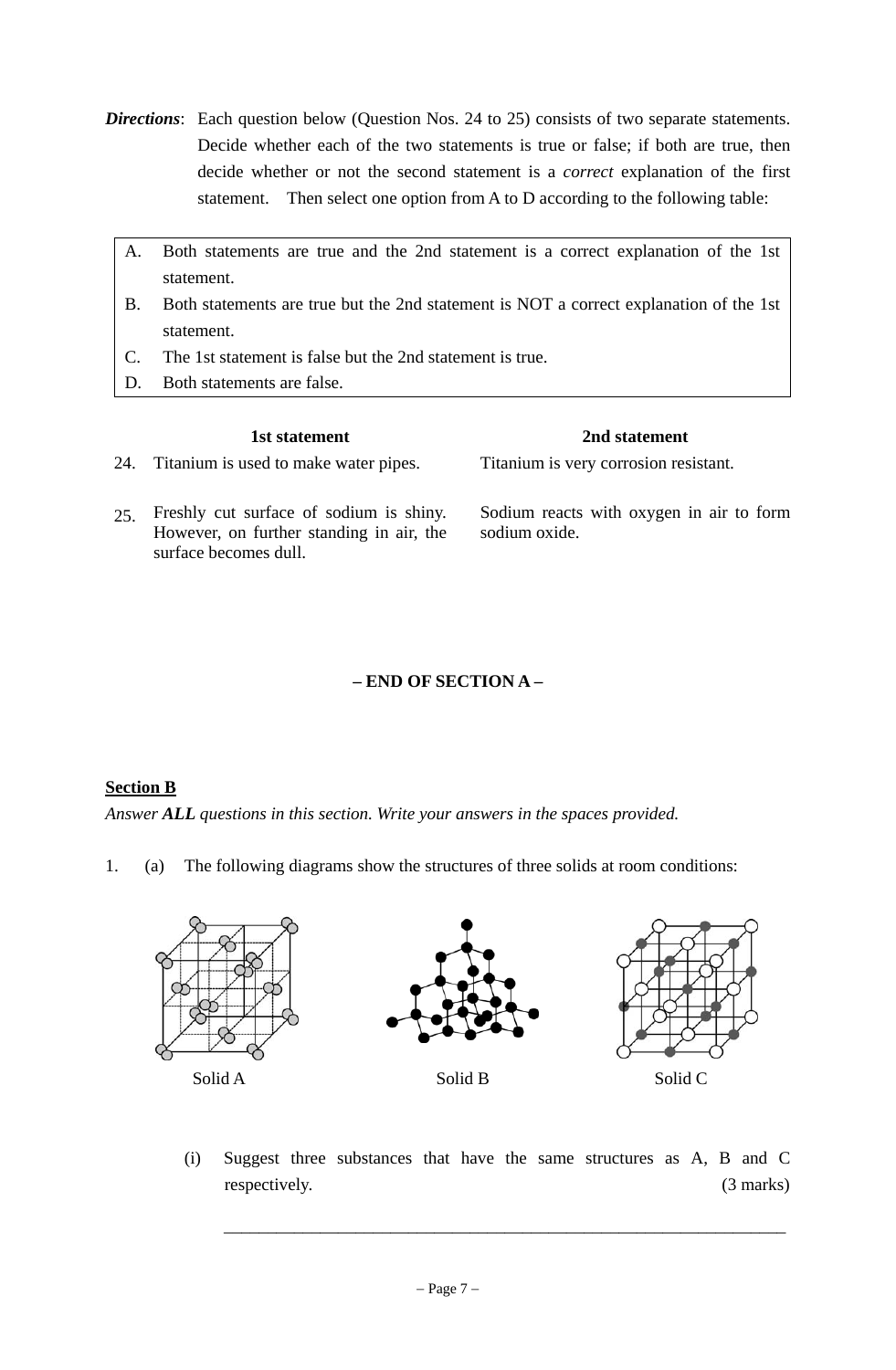(ii) Compare the melting points of solids A and B. Explain your answer briefly. (5 marks)  $\overline{\phantom{a}}$  ,  $\overline{\phantom{a}}$  ,  $\overline{\phantom{a}}$  ,  $\overline{\phantom{a}}$  ,  $\overline{\phantom{a}}$  ,  $\overline{\phantom{a}}$  ,  $\overline{\phantom{a}}$  ,  $\overline{\phantom{a}}$  ,  $\overline{\phantom{a}}$  ,  $\overline{\phantom{a}}$  ,  $\overline{\phantom{a}}$  ,  $\overline{\phantom{a}}$  ,  $\overline{\phantom{a}}$  ,  $\overline{\phantom{a}}$  ,  $\overline{\phantom{a}}$  ,  $\overline{\phantom{a}}$  $\overline{\phantom{a}}$  ,  $\overline{\phantom{a}}$  ,  $\overline{\phantom{a}}$  ,  $\overline{\phantom{a}}$  ,  $\overline{\phantom{a}}$  ,  $\overline{\phantom{a}}$  ,  $\overline{\phantom{a}}$  ,  $\overline{\phantom{a}}$  ,  $\overline{\phantom{a}}$  ,  $\overline{\phantom{a}}$  ,  $\overline{\phantom{a}}$  ,  $\overline{\phantom{a}}$  ,  $\overline{\phantom{a}}$  ,  $\overline{\phantom{a}}$  ,  $\overline{\phantom{a}}$  ,  $\overline{\phantom{a}}$  $\overline{\phantom{a}}$  ,  $\overline{\phantom{a}}$  ,  $\overline{\phantom{a}}$  ,  $\overline{\phantom{a}}$  ,  $\overline{\phantom{a}}$  ,  $\overline{\phantom{a}}$  ,  $\overline{\phantom{a}}$  ,  $\overline{\phantom{a}}$  ,  $\overline{\phantom{a}}$  ,  $\overline{\phantom{a}}$  ,  $\overline{\phantom{a}}$  ,  $\overline{\phantom{a}}$  ,  $\overline{\phantom{a}}$  ,  $\overline{\phantom{a}}$  ,  $\overline{\phantom{a}}$  ,  $\overline{\phantom{a}}$  $\overline{\phantom{a}}$  ,  $\overline{\phantom{a}}$  ,  $\overline{\phantom{a}}$  ,  $\overline{\phantom{a}}$  ,  $\overline{\phantom{a}}$  ,  $\overline{\phantom{a}}$  ,  $\overline{\phantom{a}}$  ,  $\overline{\phantom{a}}$  ,  $\overline{\phantom{a}}$  ,  $\overline{\phantom{a}}$  ,  $\overline{\phantom{a}}$  ,  $\overline{\phantom{a}}$  ,  $\overline{\phantom{a}}$  ,  $\overline{\phantom{a}}$  ,  $\overline{\phantom{a}}$  ,  $\overline{\phantom{a}}$  $\overline{\phantom{a}}$  ,  $\overline{\phantom{a}}$  ,  $\overline{\phantom{a}}$  ,  $\overline{\phantom{a}}$  ,  $\overline{\phantom{a}}$  ,  $\overline{\phantom{a}}$  ,  $\overline{\phantom{a}}$  ,  $\overline{\phantom{a}}$  ,  $\overline{\phantom{a}}$  ,  $\overline{\phantom{a}}$  ,  $\overline{\phantom{a}}$  ,  $\overline{\phantom{a}}$  ,  $\overline{\phantom{a}}$  ,  $\overline{\phantom{a}}$  ,  $\overline{\phantom{a}}$  ,  $\overline{\phantom{a}}$  $\overline{\phantom{a}}$  ,  $\overline{\phantom{a}}$  ,  $\overline{\phantom{a}}$  ,  $\overline{\phantom{a}}$  ,  $\overline{\phantom{a}}$  ,  $\overline{\phantom{a}}$  ,  $\overline{\phantom{a}}$  ,  $\overline{\phantom{a}}$  ,  $\overline{\phantom{a}}$  ,  $\overline{\phantom{a}}$  ,  $\overline{\phantom{a}}$  ,  $\overline{\phantom{a}}$  ,  $\overline{\phantom{a}}$  ,  $\overline{\phantom{a}}$  ,  $\overline{\phantom{a}}$  ,  $\overline{\phantom{a}}$  $\overline{\phantom{a}}$  ,  $\overline{\phantom{a}}$  ,  $\overline{\phantom{a}}$  ,  $\overline{\phantom{a}}$  ,  $\overline{\phantom{a}}$  ,  $\overline{\phantom{a}}$  ,  $\overline{\phantom{a}}$  ,  $\overline{\phantom{a}}$  ,  $\overline{\phantom{a}}$  ,  $\overline{\phantom{a}}$  ,  $\overline{\phantom{a}}$  ,  $\overline{\phantom{a}}$  ,  $\overline{\phantom{a}}$  ,  $\overline{\phantom{a}}$  ,  $\overline{\phantom{a}}$  ,  $\overline{\phantom{a}}$  $\overline{\phantom{a}}$  ,  $\overline{\phantom{a}}$  ,  $\overline{\phantom{a}}$  ,  $\overline{\phantom{a}}$  ,  $\overline{\phantom{a}}$  ,  $\overline{\phantom{a}}$  ,  $\overline{\phantom{a}}$  ,  $\overline{\phantom{a}}$  ,  $\overline{\phantom{a}}$  ,  $\overline{\phantom{a}}$  ,  $\overline{\phantom{a}}$  ,  $\overline{\phantom{a}}$  ,  $\overline{\phantom{a}}$  ,  $\overline{\phantom{a}}$  ,  $\overline{\phantom{a}}$  ,  $\overline{\phantom{a}}$  $\overline{\phantom{a}}$  ,  $\overline{\phantom{a}}$  ,  $\overline{\phantom{a}}$  ,  $\overline{\phantom{a}}$  ,  $\overline{\phantom{a}}$  ,  $\overline{\phantom{a}}$  ,  $\overline{\phantom{a}}$  ,  $\overline{\phantom{a}}$  ,  $\overline{\phantom{a}}$  ,  $\overline{\phantom{a}}$  ,  $\overline{\phantom{a}}$  ,  $\overline{\phantom{a}}$  ,  $\overline{\phantom{a}}$  ,  $\overline{\phantom{a}}$  ,  $\overline{\phantom{a}}$  ,  $\overline{\phantom{a}}$ 

 $\overline{\phantom{a}}$  ,  $\overline{\phantom{a}}$  ,  $\overline{\phantom{a}}$  ,  $\overline{\phantom{a}}$  ,  $\overline{\phantom{a}}$  ,  $\overline{\phantom{a}}$  ,  $\overline{\phantom{a}}$  ,  $\overline{\phantom{a}}$  ,  $\overline{\phantom{a}}$  ,  $\overline{\phantom{a}}$  ,  $\overline{\phantom{a}}$  ,  $\overline{\phantom{a}}$  ,  $\overline{\phantom{a}}$  ,  $\overline{\phantom{a}}$  ,  $\overline{\phantom{a}}$  ,  $\overline{\phantom{a}}$ 

 $\overline{\phantom{a}}$  ,  $\overline{\phantom{a}}$  ,  $\overline{\phantom{a}}$  ,  $\overline{\phantom{a}}$  ,  $\overline{\phantom{a}}$  ,  $\overline{\phantom{a}}$  ,  $\overline{\phantom{a}}$  ,  $\overline{\phantom{a}}$  ,  $\overline{\phantom{a}}$  ,  $\overline{\phantom{a}}$  ,  $\overline{\phantom{a}}$  ,  $\overline{\phantom{a}}$  ,  $\overline{\phantom{a}}$  ,  $\overline{\phantom{a}}$  ,  $\overline{\phantom{a}}$  ,  $\overline{\phantom{a}}$ 

 (iii) State and explain which of the above substances can conduct electricity in molten state. (2 marks)

 $\overline{\phantom{a}}$  ,  $\overline{\phantom{a}}$  ,  $\overline{\phantom{a}}$  ,  $\overline{\phantom{a}}$  ,  $\overline{\phantom{a}}$  ,  $\overline{\phantom{a}}$  ,  $\overline{\phantom{a}}$  ,  $\overline{\phantom{a}}$  ,  $\overline{\phantom{a}}$  ,  $\overline{\phantom{a}}$  ,  $\overline{\phantom{a}}$  ,  $\overline{\phantom{a}}$  ,  $\overline{\phantom{a}}$  ,  $\overline{\phantom{a}}$  ,  $\overline{\phantom{a}}$  ,  $\overline{\phantom{a}}$ 

 $\overline{\phantom{a}}$  ,  $\overline{\phantom{a}}$  ,  $\overline{\phantom{a}}$  ,  $\overline{\phantom{a}}$  ,  $\overline{\phantom{a}}$  ,  $\overline{\phantom{a}}$  ,  $\overline{\phantom{a}}$  ,  $\overline{\phantom{a}}$  ,  $\overline{\phantom{a}}$  ,  $\overline{\phantom{a}}$  ,  $\overline{\phantom{a}}$  ,  $\overline{\phantom{a}}$  ,  $\overline{\phantom{a}}$  ,  $\overline{\phantom{a}}$  ,  $\overline{\phantom{a}}$  ,  $\overline{\phantom{a}}$ 

- (b) Strontium (Sr) is an alkaline earth metal.
	- (i) Strontium reacts with chlorine to form compound X. Draw the electron diagram of X, showing electrons in the outermost shells only. (1 mark)

 (ii) Explain why strontium is ductile. Illustrate your answer with a suitable labelled diagram showing the structure of metals. (5 marks)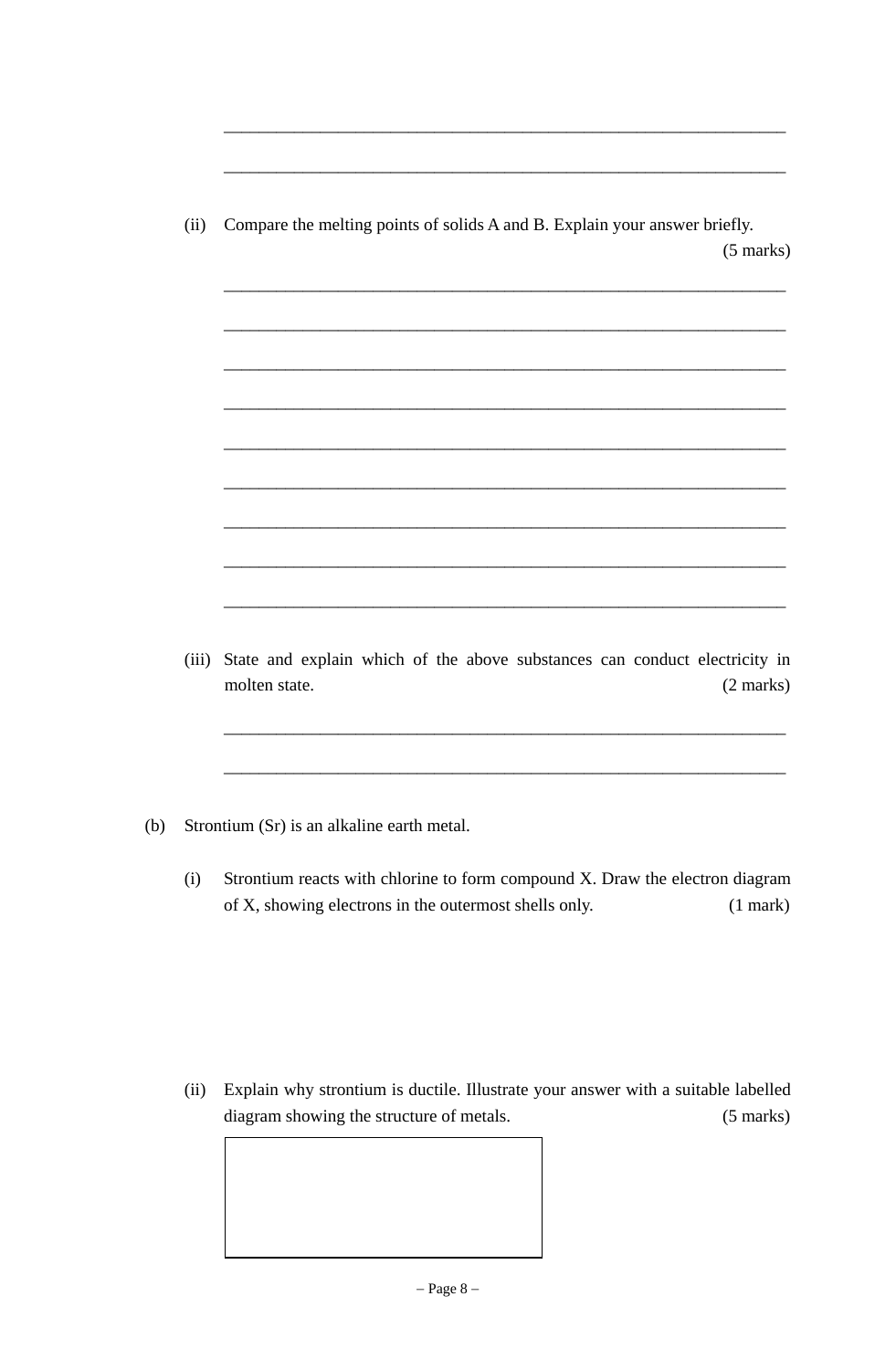| (iii) Explain why compound X is not ductile.                                        | $(1$ mark $)$       |
|-------------------------------------------------------------------------------------|---------------------|
|                                                                                     |                     |
|                                                                                     |                     |
| (iv) The electrical conductivity of strontium decreases when temperature increases. |                     |
| Suggest a reason for this.                                                          | $(2 \text{ marks})$ |
|                                                                                     |                     |

 $\overline{\phantom{a}}$  ,  $\overline{\phantom{a}}$  ,  $\overline{\phantom{a}}$  ,  $\overline{\phantom{a}}$  ,  $\overline{\phantom{a}}$  ,  $\overline{\phantom{a}}$  ,  $\overline{\phantom{a}}$  ,  $\overline{\phantom{a}}$  ,  $\overline{\phantom{a}}$  ,  $\overline{\phantom{a}}$  ,  $\overline{\phantom{a}}$  ,  $\overline{\phantom{a}}$  ,  $\overline{\phantom{a}}$  ,  $\overline{\phantom{a}}$  ,  $\overline{\phantom{a}}$  ,  $\overline{\phantom{a}}$ 

 (v) Chlorine reacts with hydrogen to give compound Y. Draw the electron diagram of Y, showing electrons in the outermost shells only. (1 mark)

2. (a) (i) A student heated a sample of mercury(II) oxide in a test tube as shown below. After some time, a silvery liquid was formed and a silvery film also appeared on the upper part of the test tube.



(1) Describe the appearance of mercury(II) oxide. (1 mark)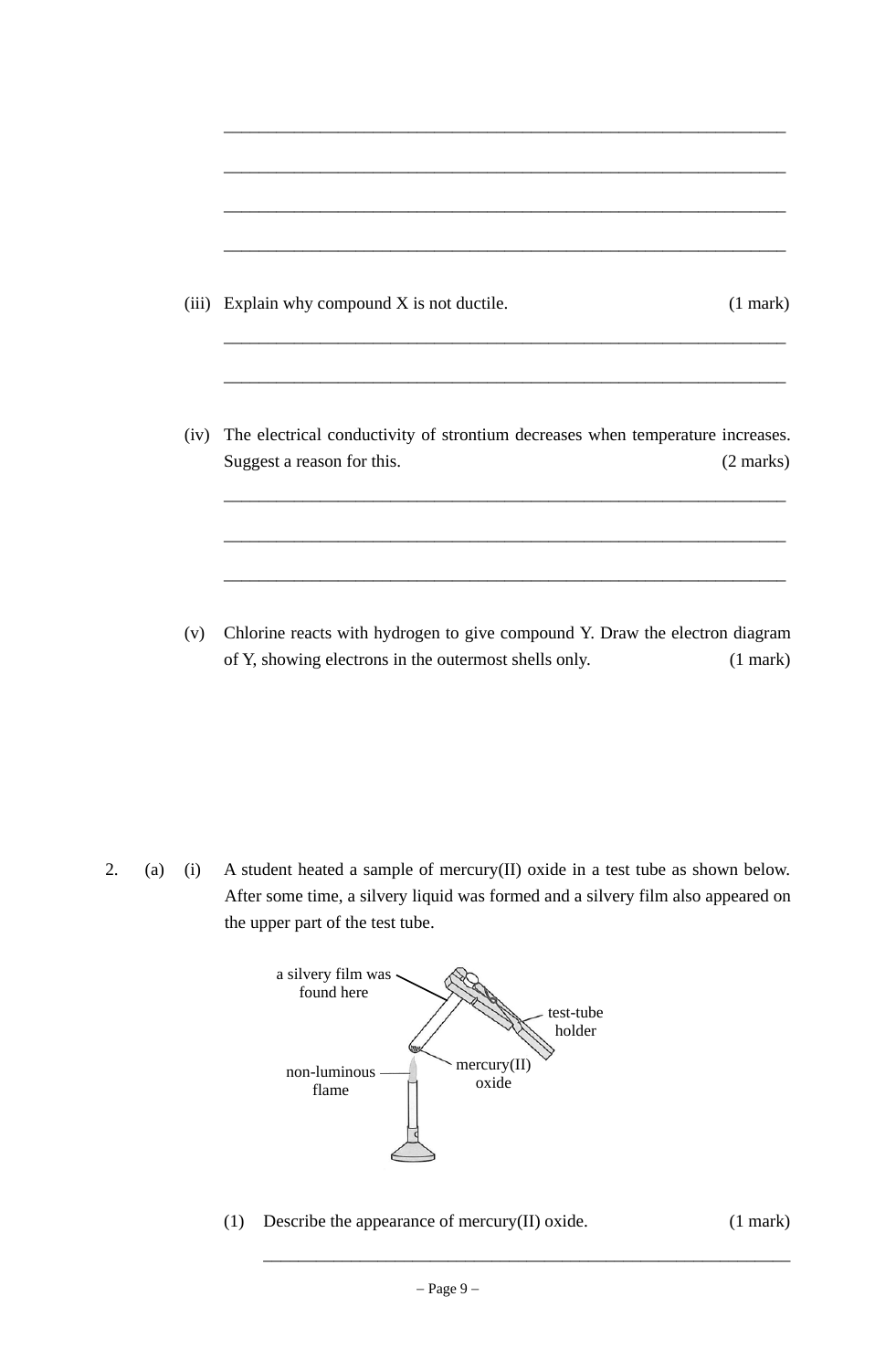(2) What is the silvery film? Why did it appear on the upper part of the test tube? (2 marks)

 $\overline{\phantom{a}}$  ,  $\overline{\phantom{a}}$  ,  $\overline{\phantom{a}}$  ,  $\overline{\phantom{a}}$  ,  $\overline{\phantom{a}}$  ,  $\overline{\phantom{a}}$  ,  $\overline{\phantom{a}}$  ,  $\overline{\phantom{a}}$  ,  $\overline{\phantom{a}}$  ,  $\overline{\phantom{a}}$  ,  $\overline{\phantom{a}}$  ,  $\overline{\phantom{a}}$  ,  $\overline{\phantom{a}}$  ,  $\overline{\phantom{a}}$  ,  $\overline{\phantom{a}}$  ,  $\overline{\phantom{a}}$ 

 $\overline{\phantom{a}}$  ,  $\overline{\phantom{a}}$  ,  $\overline{\phantom{a}}$  ,  $\overline{\phantom{a}}$  ,  $\overline{\phantom{a}}$  ,  $\overline{\phantom{a}}$  ,  $\overline{\phantom{a}}$  ,  $\overline{\phantom{a}}$  ,  $\overline{\phantom{a}}$  ,  $\overline{\phantom{a}}$  ,  $\overline{\phantom{a}}$  ,  $\overline{\phantom{a}}$  ,  $\overline{\phantom{a}}$  ,  $\overline{\phantom{a}}$  ,  $\overline{\phantom{a}}$  ,  $\overline{\phantom{a}}$ 

 $\overline{\phantom{a}}$  ,  $\overline{\phantom{a}}$  ,  $\overline{\phantom{a}}$  ,  $\overline{\phantom{a}}$  ,  $\overline{\phantom{a}}$  ,  $\overline{\phantom{a}}$  ,  $\overline{\phantom{a}}$  ,  $\overline{\phantom{a}}$  ,  $\overline{\phantom{a}}$  ,  $\overline{\phantom{a}}$  ,  $\overline{\phantom{a}}$  ,  $\overline{\phantom{a}}$  ,  $\overline{\phantom{a}}$  ,  $\overline{\phantom{a}}$  ,  $\overline{\phantom{a}}$  ,  $\overline{\phantom{a}}$ 

 $\overline{\phantom{a}}$  ,  $\overline{\phantom{a}}$  ,  $\overline{\phantom{a}}$  ,  $\overline{\phantom{a}}$  ,  $\overline{\phantom{a}}$  ,  $\overline{\phantom{a}}$  ,  $\overline{\phantom{a}}$  ,  $\overline{\phantom{a}}$  ,  $\overline{\phantom{a}}$  ,  $\overline{\phantom{a}}$  ,  $\overline{\phantom{a}}$  ,  $\overline{\phantom{a}}$  ,  $\overline{\phantom{a}}$  ,  $\overline{\phantom{a}}$  ,  $\overline{\phantom{a}}$  ,  $\overline{\phantom{a}}$ 

 $\overline{\phantom{a}}$  ,  $\overline{\phantom{a}}$  ,  $\overline{\phantom{a}}$  ,  $\overline{\phantom{a}}$  ,  $\overline{\phantom{a}}$  ,  $\overline{\phantom{a}}$  ,  $\overline{\phantom{a}}$  ,  $\overline{\phantom{a}}$  ,  $\overline{\phantom{a}}$  ,  $\overline{\phantom{a}}$  ,  $\overline{\phantom{a}}$  ,  $\overline{\phantom{a}}$  ,  $\overline{\phantom{a}}$  ,  $\overline{\phantom{a}}$  ,  $\overline{\phantom{a}}$  ,  $\overline{\phantom{a}}$ 

 $\overline{\phantom{a}}$  ,  $\overline{\phantom{a}}$  ,  $\overline{\phantom{a}}$  ,  $\overline{\phantom{a}}$  ,  $\overline{\phantom{a}}$  ,  $\overline{\phantom{a}}$  ,  $\overline{\phantom{a}}$  ,  $\overline{\phantom{a}}$  ,  $\overline{\phantom{a}}$  ,  $\overline{\phantom{a}}$  ,  $\overline{\phantom{a}}$  ,  $\overline{\phantom{a}}$  ,  $\overline{\phantom{a}}$  ,  $\overline{\phantom{a}}$  ,  $\overline{\phantom{a}}$  ,  $\overline{\phantom{a}}$ 

 $\overline{\phantom{a}}$  ,  $\overline{\phantom{a}}$  ,  $\overline{\phantom{a}}$  ,  $\overline{\phantom{a}}$  ,  $\overline{\phantom{a}}$  ,  $\overline{\phantom{a}}$  ,  $\overline{\phantom{a}}$  ,  $\overline{\phantom{a}}$  ,  $\overline{\phantom{a}}$  ,  $\overline{\phantom{a}}$  ,  $\overline{\phantom{a}}$  ,  $\overline{\phantom{a}}$  ,  $\overline{\phantom{a}}$  ,  $\overline{\phantom{a}}$  ,  $\overline{\phantom{a}}$  ,  $\overline{\phantom{a}}$ 

 $\overline{\phantom{a}}$  ,  $\overline{\phantom{a}}$  ,  $\overline{\phantom{a}}$  ,  $\overline{\phantom{a}}$  ,  $\overline{\phantom{a}}$  ,  $\overline{\phantom{a}}$  ,  $\overline{\phantom{a}}$  ,  $\overline{\phantom{a}}$  ,  $\overline{\phantom{a}}$  ,  $\overline{\phantom{a}}$  ,  $\overline{\phantom{a}}$  ,  $\overline{\phantom{a}}$  ,  $\overline{\phantom{a}}$  ,  $\overline{\phantom{a}}$  ,  $\overline{\phantom{a}}$  ,  $\overline{\phantom{a}}$ 

- (3) Write a chemical equation, with state symbols, for any reaction involved. (2 marks)
- (4) What safety precaution should be taken when doing this experiment? Explain your answer. (2 marks)

- (ii) The student claimed that a colourless gas should also be given out during the heating.
	- (1) What is the gas? (1 mark)
	- (2) What should the student do to test for the gas? (1 mark)
- (b) Two experiments were performed for metals X and Y, and the results are given in the table below:

|              | Experiment                 | Metal X          | Metal Y                 |
|--------------|----------------------------|------------------|-------------------------|
|              | Adding the metal to dilute | No observable    | Small colourless gas    |
|              | hydrochloric acid          | change           | bubbles were evolved    |
| $\mathbf{I}$ | Adding zinc to the metal   | A reddish brown  | A grey solid was formed |
|              | nitrate solution           | solid was formed |                         |

 (Given: X and Y are metals that form ions of 2+ charges, and their sulphates are both soluble in water.)

 (i) Arrange metals X, Y and zinc in descending order of reactivity. Explain your answer. (3 marks)

\_\_\_\_\_\_\_\_\_\_\_\_\_\_\_\_\_\_\_\_\_\_\_\_\_\_\_\_\_\_\_\_\_\_\_\_\_\_\_\_\_\_\_\_\_\_\_\_\_\_\_\_\_\_\_\_\_\_\_\_\_\_\_\_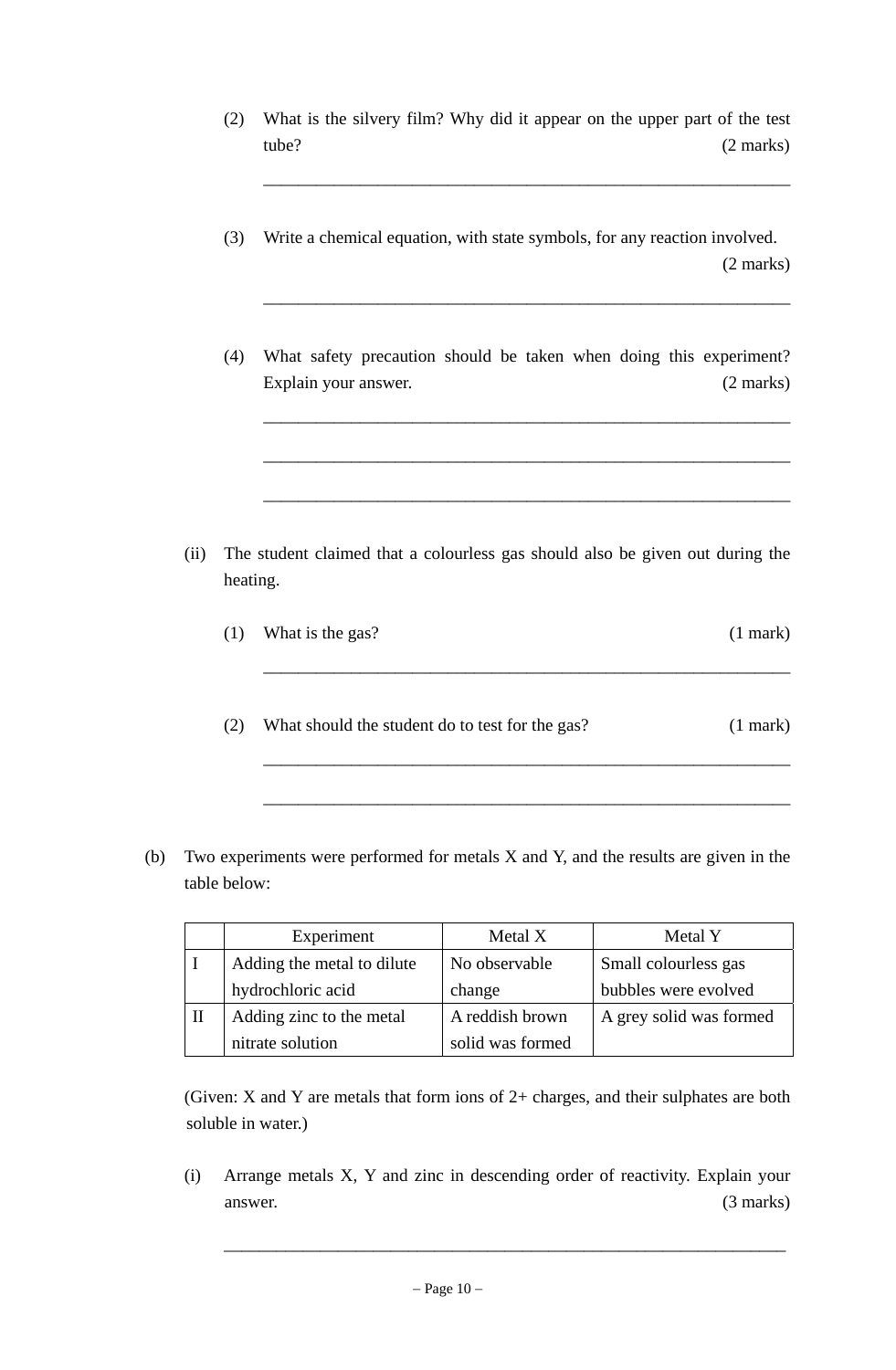$\overline{\phantom{a}}$  ,  $\overline{\phantom{a}}$  ,  $\overline{\phantom{a}}$  ,  $\overline{\phantom{a}}$  ,  $\overline{\phantom{a}}$  ,  $\overline{\phantom{a}}$  ,  $\overline{\phantom{a}}$  ,  $\overline{\phantom{a}}$  ,  $\overline{\phantom{a}}$  ,  $\overline{\phantom{a}}$  ,  $\overline{\phantom{a}}$  ,  $\overline{\phantom{a}}$  ,  $\overline{\phantom{a}}$  ,  $\overline{\phantom{a}}$  ,  $\overline{\phantom{a}}$  ,  $\overline{\phantom{a}}$ 

 (iii) Draw a labelled diagram for an appropriate set-up to collect the gas evolved in Experiment I over water in a test tube scale. (2 marks)

 (iv) Give ONE more observable change when zinc is added to the metal nitrate solution of metal X in Experiment II. (1 mark)

 $\overline{\phantom{a}}$  ,  $\overline{\phantom{a}}$  ,  $\overline{\phantom{a}}$  ,  $\overline{\phantom{a}}$  ,  $\overline{\phantom{a}}$  ,  $\overline{\phantom{a}}$  ,  $\overline{\phantom{a}}$  ,  $\overline{\phantom{a}}$  ,  $\overline{\phantom{a}}$  ,  $\overline{\phantom{a}}$  ,  $\overline{\phantom{a}}$  ,  $\overline{\phantom{a}}$  ,  $\overline{\phantom{a}}$  ,  $\overline{\phantom{a}}$  ,  $\overline{\phantom{a}}$  ,  $\overline{\phantom{a}}$ 

 $\overline{\phantom{a}}$  ,  $\overline{\phantom{a}}$  ,  $\overline{\phantom{a}}$  ,  $\overline{\phantom{a}}$  ,  $\overline{\phantom{a}}$  ,  $\overline{\phantom{a}}$  ,  $\overline{\phantom{a}}$  ,  $\overline{\phantom{a}}$  ,  $\overline{\phantom{a}}$  ,  $\overline{\phantom{a}}$  ,  $\overline{\phantom{a}}$  ,  $\overline{\phantom{a}}$  ,  $\overline{\phantom{a}}$  ,  $\overline{\phantom{a}}$  ,  $\overline{\phantom{a}}$  ,  $\overline{\phantom{a}}$ 

 $\overline{\phantom{a}}$  ,  $\overline{\phantom{a}}$  ,  $\overline{\phantom{a}}$  ,  $\overline{\phantom{a}}$  ,  $\overline{\phantom{a}}$  ,  $\overline{\phantom{a}}$  ,  $\overline{\phantom{a}}$  ,  $\overline{\phantom{a}}$  ,  $\overline{\phantom{a}}$  ,  $\overline{\phantom{a}}$  ,  $\overline{\phantom{a}}$  ,  $\overline{\phantom{a}}$  ,  $\overline{\phantom{a}}$  ,  $\overline{\phantom{a}}$  ,  $\overline{\phantom{a}}$  ,  $\overline{\phantom{a}}$ 

 $\overline{\phantom{a}}$  ,  $\overline{\phantom{a}}$  ,  $\overline{\phantom{a}}$  ,  $\overline{\phantom{a}}$  ,  $\overline{\phantom{a}}$  ,  $\overline{\phantom{a}}$  ,  $\overline{\phantom{a}}$  ,  $\overline{\phantom{a}}$  ,  $\overline{\phantom{a}}$  ,  $\overline{\phantom{a}}$  ,  $\overline{\phantom{a}}$  ,  $\overline{\phantom{a}}$  ,  $\overline{\phantom{a}}$  ,  $\overline{\phantom{a}}$  ,  $\overline{\phantom{a}}$  ,  $\overline{\phantom{a}}$ 

 $\overline{\phantom{a}}$  ,  $\overline{\phantom{a}}$  ,  $\overline{\phantom{a}}$  ,  $\overline{\phantom{a}}$  ,  $\overline{\phantom{a}}$  ,  $\overline{\phantom{a}}$  ,  $\overline{\phantom{a}}$  ,  $\overline{\phantom{a}}$  ,  $\overline{\phantom{a}}$  ,  $\overline{\phantom{a}}$  ,  $\overline{\phantom{a}}$  ,  $\overline{\phantom{a}}$  ,  $\overline{\phantom{a}}$  ,  $\overline{\phantom{a}}$  ,  $\overline{\phantom{a}}$  ,  $\overline{\phantom{a}}$ 

 (v) Dilute sulphuric acid is now used in place of dilute hydrochloric acid in Experiment I. Describe the observations and write ionic equation(s) for any reactions involved. (4 marks)

Metal X: \_\_\_\_\_\_\_\_\_\_\_\_\_\_\_\_\_\_\_\_\_\_\_\_\_\_\_\_\_\_\_\_\_\_\_\_\_\_\_\_\_\_\_\_\_\_\_\_\_\_\_\_\_\_\_\_

Metal Y: \_\_\_\_\_\_\_\_\_\_\_\_\_\_\_\_\_\_\_\_\_\_\_\_\_\_\_\_\_\_\_\_\_\_\_\_\_\_\_\_\_\_\_\_\_\_\_\_\_\_\_\_\_\_\_\_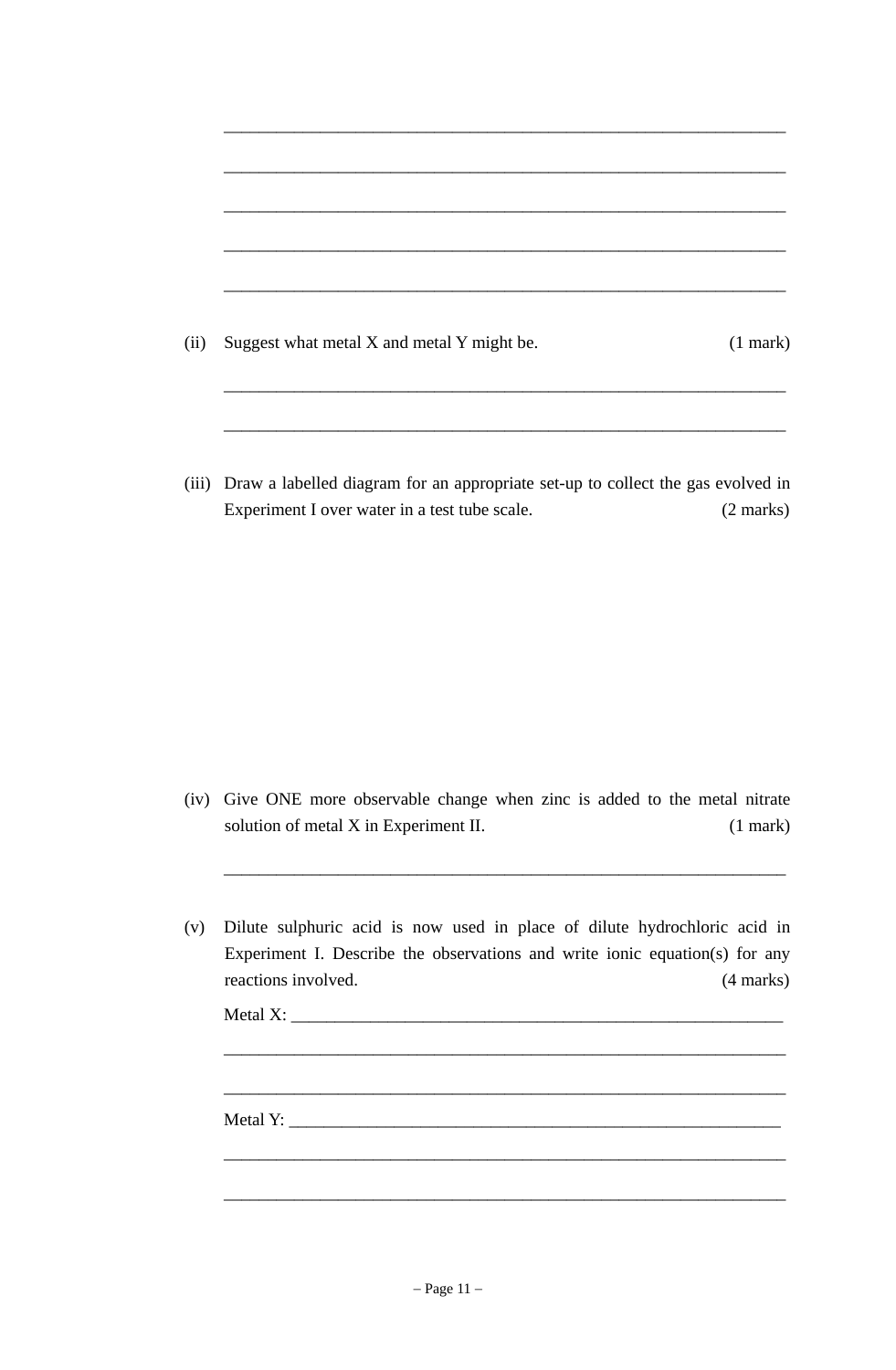- 3. (a) A student performed an experiment to extract common salt from sea water. He followed the following procedures:
	- $(1)$  ........
	- (2) The sea water was heated gently until a saturated solution was formed.
	- (3) The hot saturated solution was cooled down quickly.
	- (4) Some small and irregular-shaped crystals were formed.
	- (5) The crystals were separated from the solution by filtration.

 $\overline{\phantom{a}}$  ,  $\overline{\phantom{a}}$  ,  $\overline{\phantom{a}}$  ,  $\overline{\phantom{a}}$  ,  $\overline{\phantom{a}}$  ,  $\overline{\phantom{a}}$  ,  $\overline{\phantom{a}}$  ,  $\overline{\phantom{a}}$  ,  $\overline{\phantom{a}}$  ,  $\overline{\phantom{a}}$  ,  $\overline{\phantom{a}}$  ,  $\overline{\phantom{a}}$  ,  $\overline{\phantom{a}}$  ,  $\overline{\phantom{a}}$  ,  $\overline{\phantom{a}}$  ,  $\overline{\phantom{a}}$ 

 $\overline{\phantom{a}}$  ,  $\overline{\phantom{a}}$  ,  $\overline{\phantom{a}}$  ,  $\overline{\phantom{a}}$  ,  $\overline{\phantom{a}}$  ,  $\overline{\phantom{a}}$  ,  $\overline{\phantom{a}}$  ,  $\overline{\phantom{a}}$  ,  $\overline{\phantom{a}}$  ,  $\overline{\phantom{a}}$  ,  $\overline{\phantom{a}}$  ,  $\overline{\phantom{a}}$  ,  $\overline{\phantom{a}}$  ,  $\overline{\phantom{a}}$  ,  $\overline{\phantom{a}}$  ,  $\overline{\phantom{a}}$ 

 $\overline{\phantom{a}}$  ,  $\overline{\phantom{a}}$  ,  $\overline{\phantom{a}}$  ,  $\overline{\phantom{a}}$  ,  $\overline{\phantom{a}}$  ,  $\overline{\phantom{a}}$  ,  $\overline{\phantom{a}}$  ,  $\overline{\phantom{a}}$  ,  $\overline{\phantom{a}}$  ,  $\overline{\phantom{a}}$  ,  $\overline{\phantom{a}}$  ,  $\overline{\phantom{a}}$  ,  $\overline{\phantom{a}}$  ,  $\overline{\phantom{a}}$  ,  $\overline{\phantom{a}}$  ,  $\overline{\phantom{a}}$ 

 $\overline{\phantom{a}}$  ,  $\overline{\phantom{a}}$  ,  $\overline{\phantom{a}}$  ,  $\overline{\phantom{a}}$  ,  $\overline{\phantom{a}}$  ,  $\overline{\phantom{a}}$  ,  $\overline{\phantom{a}}$  ,  $\overline{\phantom{a}}$  ,  $\overline{\phantom{a}}$  ,  $\overline{\phantom{a}}$  ,  $\overline{\phantom{a}}$  ,  $\overline{\phantom{a}}$  ,  $\overline{\phantom{a}}$  ,  $\overline{\phantom{a}}$  ,  $\overline{\phantom{a}}$  ,  $\overline{\phantom{a}}$ 

 $\overline{\phantom{a}}$  ,  $\overline{\phantom{a}}$  ,  $\overline{\phantom{a}}$  ,  $\overline{\phantom{a}}$  ,  $\overline{\phantom{a}}$  ,  $\overline{\phantom{a}}$  ,  $\overline{\phantom{a}}$  ,  $\overline{\phantom{a}}$  ,  $\overline{\phantom{a}}$  ,  $\overline{\phantom{a}}$  ,  $\overline{\phantom{a}}$  ,  $\overline{\phantom{a}}$  ,  $\overline{\phantom{a}}$  ,  $\overline{\phantom{a}}$  ,  $\overline{\phantom{a}}$  ,  $\overline{\phantom{a}}$ 

 $\overline{\phantom{a}}$  ,  $\overline{\phantom{a}}$  ,  $\overline{\phantom{a}}$  ,  $\overline{\phantom{a}}$  ,  $\overline{\phantom{a}}$  ,  $\overline{\phantom{a}}$  ,  $\overline{\phantom{a}}$  ,  $\overline{\phantom{a}}$  ,  $\overline{\phantom{a}}$  ,  $\overline{\phantom{a}}$  ,  $\overline{\phantom{a}}$  ,  $\overline{\phantom{a}}$  ,  $\overline{\phantom{a}}$  ,  $\overline{\phantom{a}}$  ,  $\overline{\phantom{a}}$  ,  $\overline{\phantom{a}}$ 

 $\overline{\phantom{a}}$  ,  $\overline{\phantom{a}}$  ,  $\overline{\phantom{a}}$  ,  $\overline{\phantom{a}}$  ,  $\overline{\phantom{a}}$  ,  $\overline{\phantom{a}}$  ,  $\overline{\phantom{a}}$  ,  $\overline{\phantom{a}}$  ,  $\overline{\phantom{a}}$  ,  $\overline{\phantom{a}}$  ,  $\overline{\phantom{a}}$  ,  $\overline{\phantom{a}}$  ,  $\overline{\phantom{a}}$  ,  $\overline{\phantom{a}}$  ,  $\overline{\phantom{a}}$  ,  $\overline{\phantom{a}}$ 

 $\overline{\phantom{a}}$  ,  $\overline{\phantom{a}}$  ,  $\overline{\phantom{a}}$  ,  $\overline{\phantom{a}}$  ,  $\overline{\phantom{a}}$  ,  $\overline{\phantom{a}}$  ,  $\overline{\phantom{a}}$  ,  $\overline{\phantom{a}}$  ,  $\overline{\phantom{a}}$  ,  $\overline{\phantom{a}}$  ,  $\overline{\phantom{a}}$  ,  $\overline{\phantom{a}}$  ,  $\overline{\phantom{a}}$  ,  $\overline{\phantom{a}}$  ,  $\overline{\phantom{a}}$  ,  $\overline{\phantom{a}}$ 

 $\overline{\phantom{a}}$  ,  $\overline{\phantom{a}}$  ,  $\overline{\phantom{a}}$  ,  $\overline{\phantom{a}}$  ,  $\overline{\phantom{a}}$  ,  $\overline{\phantom{a}}$  ,  $\overline{\phantom{a}}$  ,  $\overline{\phantom{a}}$  ,  $\overline{\phantom{a}}$  ,  $\overline{\phantom{a}}$  ,  $\overline{\phantom{a}}$  ,  $\overline{\phantom{a}}$  ,  $\overline{\phantom{a}}$  ,  $\overline{\phantom{a}}$  ,  $\overline{\phantom{a}}$  ,  $\overline{\phantom{a}}$ 

 $\overline{\phantom{a}}$  ,  $\overline{\phantom{a}}$  ,  $\overline{\phantom{a}}$  ,  $\overline{\phantom{a}}$  ,  $\overline{\phantom{a}}$  ,  $\overline{\phantom{a}}$  ,  $\overline{\phantom{a}}$  ,  $\overline{\phantom{a}}$  ,  $\overline{\phantom{a}}$  ,  $\overline{\phantom{a}}$  ,  $\overline{\phantom{a}}$  ,  $\overline{\phantom{a}}$  ,  $\overline{\phantom{a}}$  ,  $\overline{\phantom{a}}$  ,  $\overline{\phantom{a}}$  ,  $\overline{\phantom{a}}$ 

 $\overline{\phantom{a}}$  ,  $\overline{\phantom{a}}$  ,  $\overline{\phantom{a}}$  ,  $\overline{\phantom{a}}$  ,  $\overline{\phantom{a}}$  ,  $\overline{\phantom{a}}$  ,  $\overline{\phantom{a}}$  ,  $\overline{\phantom{a}}$  ,  $\overline{\phantom{a}}$  ,  $\overline{\phantom{a}}$  ,  $\overline{\phantom{a}}$  ,  $\overline{\phantom{a}}$  ,  $\overline{\phantom{a}}$  ,  $\overline{\phantom{a}}$  ,  $\overline{\phantom{a}}$  ,  $\overline{\phantom{a}}$ 

- (6) A small amount of cold distilled water was used to wash the crystals.
- $(7)$  .......
- (i) Explain what is a "saturated solution". (2 marks)
- (ii) What is the name of procedure (4)? (1 mark)
- (iii) (1) Suggest what changes the student can make to the above procedures to obtain some larger and regular-shaped crystals. (1 mark)
	- (2) Explain why larger and regular-shaped crystals can be obtained in your modified procedures. (1 mark)
- (iv) (1) What is the purpose of carrying out procedure  $(6)$ ? (1 mark)
	- (2) Why should only a small amount of cold distilled water be used to wash the crystals? (2 marks)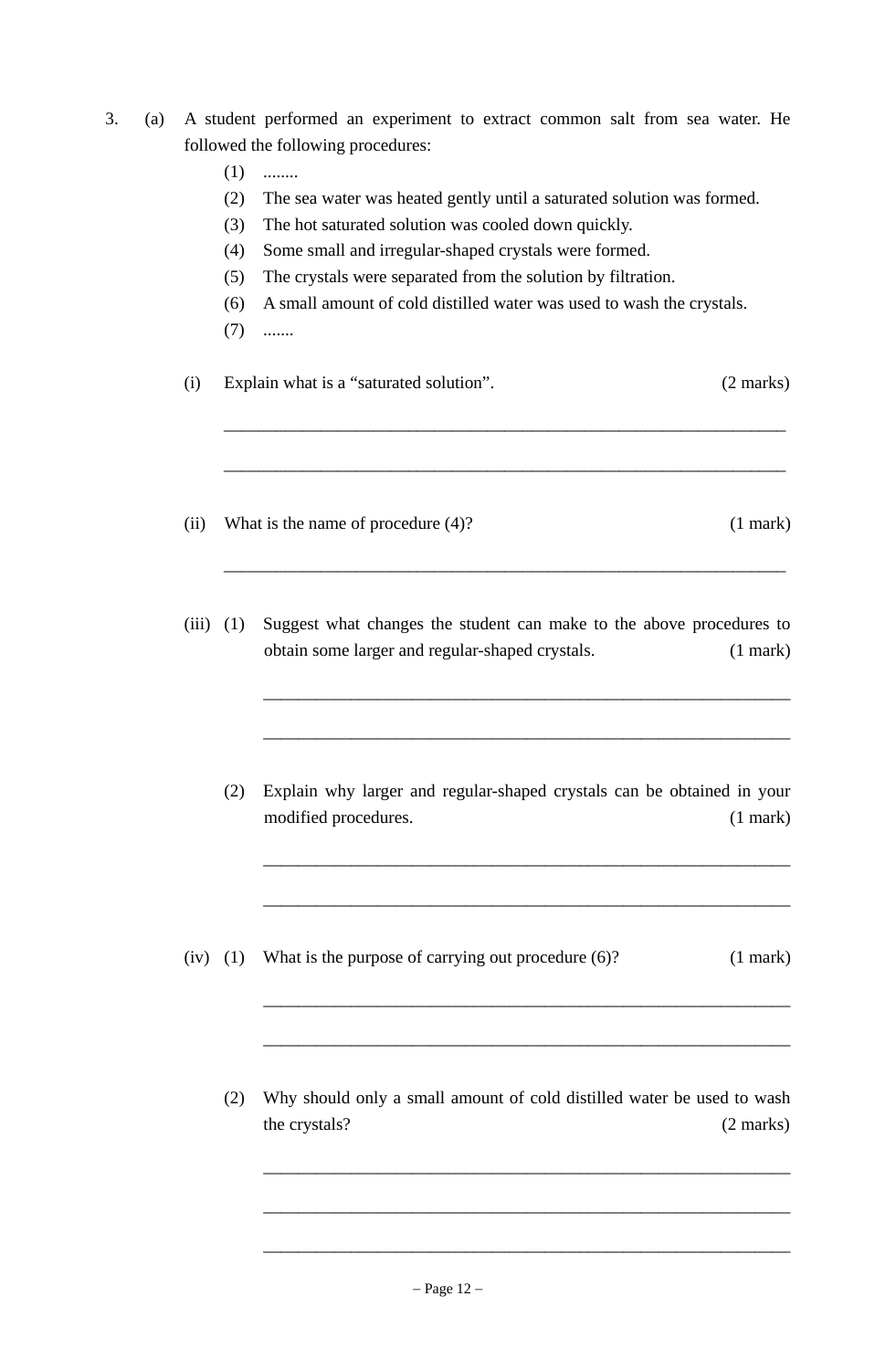|     |      | How can the student remove water from the crystals after procedure (6)?<br>(3)                                                                    |  |
|-----|------|---------------------------------------------------------------------------------------------------------------------------------------------------|--|
|     |      | $(1$ mark $)$                                                                                                                                     |  |
|     |      |                                                                                                                                                   |  |
| (b) |      | For each of the following pairs of substances, suggest a test to distinguish one<br>substance from the other and state the expected observations. |  |
|     | (i)  | Potassium chloride and sodium chloride<br>$(3 \text{ marks})$                                                                                     |  |
|     |      |                                                                                                                                                   |  |
|     |      |                                                                                                                                                   |  |
|     |      |                                                                                                                                                   |  |
|     | (ii) | Calcium nitrate and calcium carbonate<br>$(3 \text{ marks})$                                                                                      |  |
|     |      |                                                                                                                                                   |  |
|     |      |                                                                                                                                                   |  |
|     |      |                                                                                                                                                   |  |

 (c) The following experimental set-up was used to reduce an oxide of lead to lead. 68.5 g of the oxide gave 62.1 g of lead.



 (i) Determine the empirical formula of the oxide. (3 marks) (Relative atomic masses:  $O = 16.0$ ,  $Pb = 207.2$ )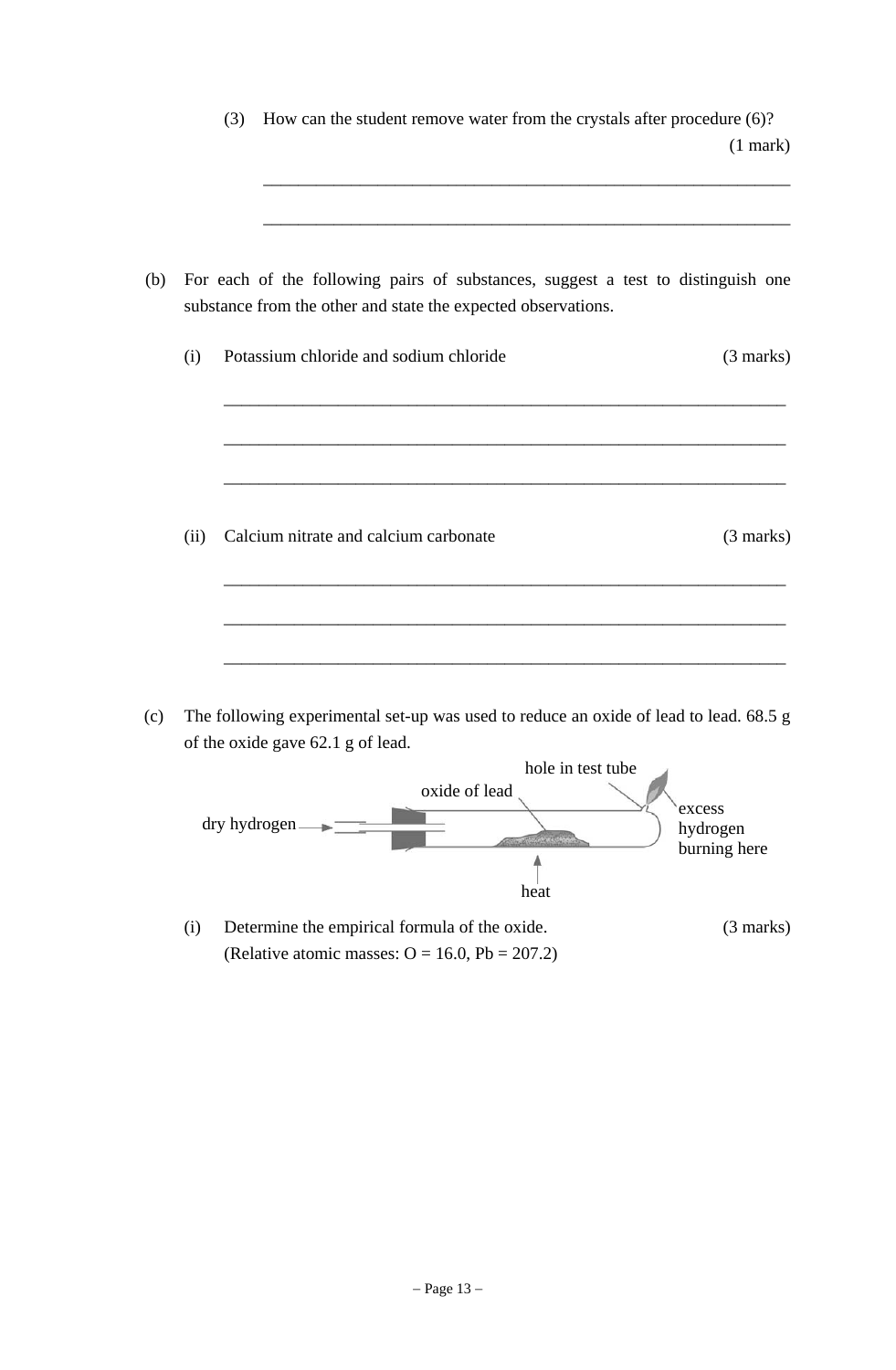(ii) Explain why the excess hydrogen was burnt out. (1 mark)

 $\overline{\phantom{a}}$  ,  $\overline{\phantom{a}}$  ,  $\overline{\phantom{a}}$  ,  $\overline{\phantom{a}}$  ,  $\overline{\phantom{a}}$  ,  $\overline{\phantom{a}}$  ,  $\overline{\phantom{a}}$  ,  $\overline{\phantom{a}}$  ,  $\overline{\phantom{a}}$  ,  $\overline{\phantom{a}}$  ,  $\overline{\phantom{a}}$  ,  $\overline{\phantom{a}}$  ,  $\overline{\phantom{a}}$  ,  $\overline{\phantom{a}}$  ,  $\overline{\phantom{a}}$  ,  $\overline{\phantom{a}}$ 

 $\overline{\phantom{a}}$  ,  $\overline{\phantom{a}}$  ,  $\overline{\phantom{a}}$  ,  $\overline{\phantom{a}}$  ,  $\overline{\phantom{a}}$  ,  $\overline{\phantom{a}}$  ,  $\overline{\phantom{a}}$  ,  $\overline{\phantom{a}}$  ,  $\overline{\phantom{a}}$  ,  $\overline{\phantom{a}}$  ,  $\overline{\phantom{a}}$  ,  $\overline{\phantom{a}}$  ,  $\overline{\phantom{a}}$  ,  $\overline{\phantom{a}}$  ,  $\overline{\phantom{a}}$  ,  $\overline{\phantom{a}}$ 

 $\overline{\phantom{a}}$  ,  $\overline{\phantom{a}}$  ,  $\overline{\phantom{a}}$  ,  $\overline{\phantom{a}}$  ,  $\overline{\phantom{a}}$  ,  $\overline{\phantom{a}}$  ,  $\overline{\phantom{a}}$  ,  $\overline{\phantom{a}}$  ,  $\overline{\phantom{a}}$  ,  $\overline{\phantom{a}}$  ,  $\overline{\phantom{a}}$  ,  $\overline{\phantom{a}}$  ,  $\overline{\phantom{a}}$  ,  $\overline{\phantom{a}}$  ,  $\overline{\phantom{a}}$  ,  $\overline{\phantom{a}}$ 

 $\overline{\phantom{a}}$  ,  $\overline{\phantom{a}}$  ,  $\overline{\phantom{a}}$  ,  $\overline{\phantom{a}}$  ,  $\overline{\phantom{a}}$  ,  $\overline{\phantom{a}}$  ,  $\overline{\phantom{a}}$  ,  $\overline{\phantom{a}}$  ,  $\overline{\phantom{a}}$  ,  $\overline{\phantom{a}}$  ,  $\overline{\phantom{a}}$  ,  $\overline{\phantom{a}}$  ,  $\overline{\phantom{a}}$  ,  $\overline{\phantom{a}}$  ,  $\overline{\phantom{a}}$  ,  $\overline{\phantom{a}}$ 

 $\overline{\phantom{a}}$  ,  $\overline{\phantom{a}}$  ,  $\overline{\phantom{a}}$  ,  $\overline{\phantom{a}}$  ,  $\overline{\phantom{a}}$  ,  $\overline{\phantom{a}}$  ,  $\overline{\phantom{a}}$  ,  $\overline{\phantom{a}}$  ,  $\overline{\phantom{a}}$  ,  $\overline{\phantom{a}}$  ,  $\overline{\phantom{a}}$  ,  $\overline{\phantom{a}}$  ,  $\overline{\phantom{a}}$  ,  $\overline{\phantom{a}}$  ,  $\overline{\phantom{a}}$  ,  $\overline{\phantom{a}}$ 

- (iii) After the reaction, the hydrogen was kept flowing until the tube was cooled. Explain why this precaution is necessary. (1 mark)
- (iv) Write a chemical equation for the reaction involved in this experiment. (1 mark)
- 4. (a) When magnesium burns in air, a mixture of magnesium oxide and magnesium nitride forms. In an experiment, 19.44 g of magnesium ribbon burnt in air to give 31.17 g of solid residue.
	- (i) Magnesium reacts with nitrogen according to the following chemical equation:

 $3Mg(s) + N_2(g) \rightarrow Mg_3N_2(s)$ 

 If the mass of magnesium reacted with nitrogen is *y* g, calculate the mass of magnesium nitride formed (express your answer in terms of *y*). (2 marks) (Relative atomic masses:  $N = 14.0$ ,  $Mg = 24.3$ )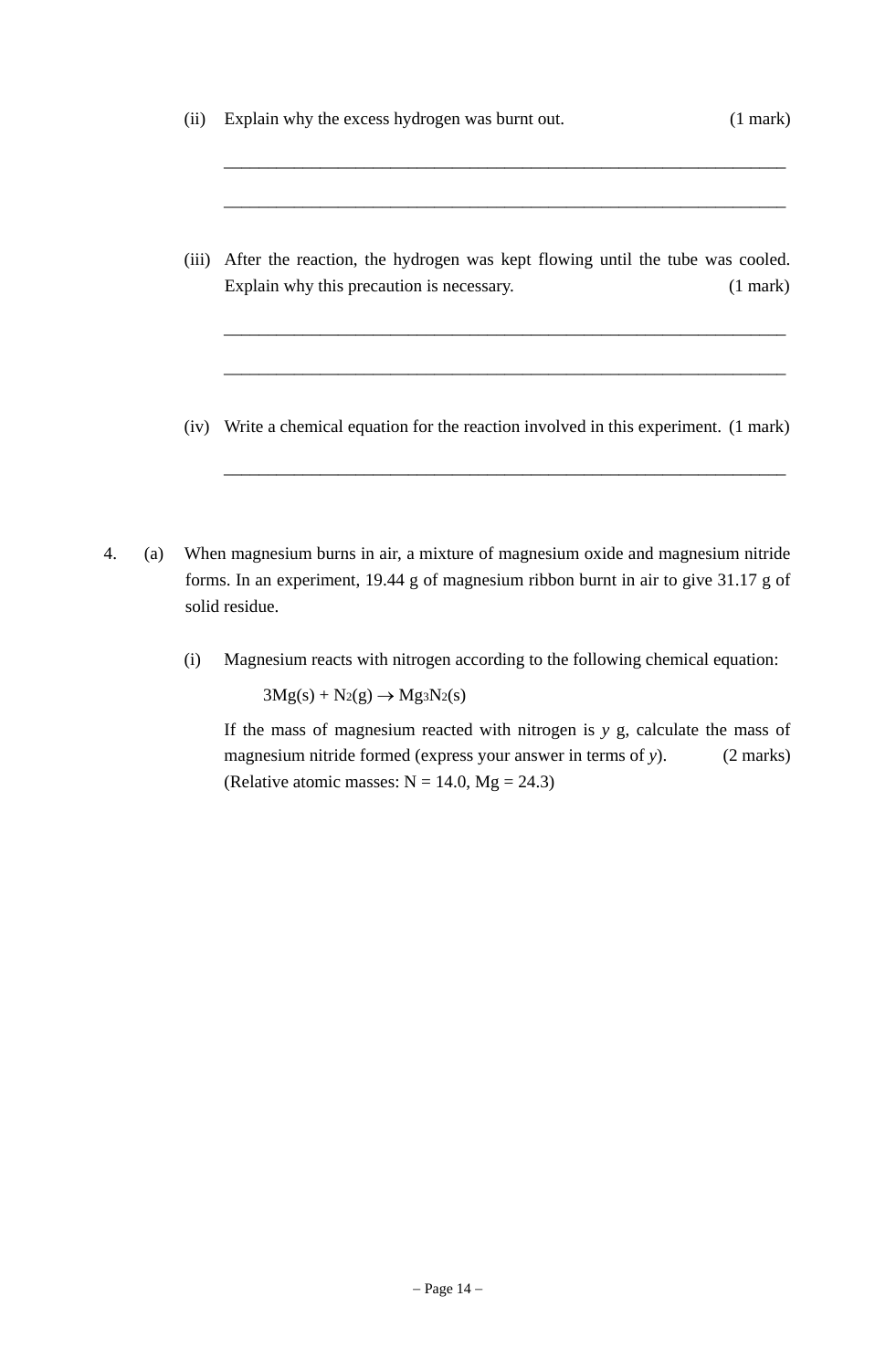(ii) Magnesium reacts with oxygen according to the following chemical equation:

 $2Mg(s) + O_2(g) \rightarrow 2MgO(s)$ 

 Calculate the mass of magnesium oxide formed (express your answer in terms of  $y$ ).  $(2 \text{ marks})$ 

(Relative atomic masses:  $O = 16.0$ , Mg = 24.3)

 (iii) Use your answers to (i) and (ii); and the other information from the question to determine the percentage by mass of magnesium that has reacted with nitrogen. (2 marks)

- (b) The atmosphere on Mars consists of 96.0% of carbon dioxide, 1.9% of nitrogen and 1.9% of argon. Unlike Earth, there are only trace amounts of oxygen and water in the atmosphere of Mars.
	- (i) Suggest a method to separate the components of gases in a sample of gas collected from Mars. (1 mark)
	- (ii) Suggest ONE reason why it is NOT suitable for humans to emigrate to Mars.

 $\overline{\phantom{a}}$  ,  $\overline{\phantom{a}}$  ,  $\overline{\phantom{a}}$  ,  $\overline{\phantom{a}}$  ,  $\overline{\phantom{a}}$  ,  $\overline{\phantom{a}}$  ,  $\overline{\phantom{a}}$  ,  $\overline{\phantom{a}}$  ,  $\overline{\phantom{a}}$  ,  $\overline{\phantom{a}}$  ,  $\overline{\phantom{a}}$  ,  $\overline{\phantom{a}}$  ,  $\overline{\phantom{a}}$  ,  $\overline{\phantom{a}}$  ,  $\overline{\phantom{a}}$  ,  $\overline{\phantom{a}}$ 

 $\overline{\phantom{a}}$  ,  $\overline{\phantom{a}}$  ,  $\overline{\phantom{a}}$  ,  $\overline{\phantom{a}}$  ,  $\overline{\phantom{a}}$  ,  $\overline{\phantom{a}}$  ,  $\overline{\phantom{a}}$  ,  $\overline{\phantom{a}}$  ,  $\overline{\phantom{a}}$  ,  $\overline{\phantom{a}}$  ,  $\overline{\phantom{a}}$  ,  $\overline{\phantom{a}}$  ,  $\overline{\phantom{a}}$  ,  $\overline{\phantom{a}}$  ,  $\overline{\phantom{a}}$  ,  $\overline{\phantom{a}}$ 

(1 mark)

 (iii) Compare the rate of rusting of iron on Earth and that on Mars. Explain your answer. (2 marks)

 $\overline{\phantom{a}}$  ,  $\overline{\phantom{a}}$  ,  $\overline{\phantom{a}}$  ,  $\overline{\phantom{a}}$  ,  $\overline{\phantom{a}}$  ,  $\overline{\phantom{a}}$  ,  $\overline{\phantom{a}}$  ,  $\overline{\phantom{a}}$  ,  $\overline{\phantom{a}}$  ,  $\overline{\phantom{a}}$  ,  $\overline{\phantom{a}}$  ,  $\overline{\phantom{a}}$  ,  $\overline{\phantom{a}}$  ,  $\overline{\phantom{a}}$  ,  $\overline{\phantom{a}}$  ,  $\overline{\phantom{a}}$